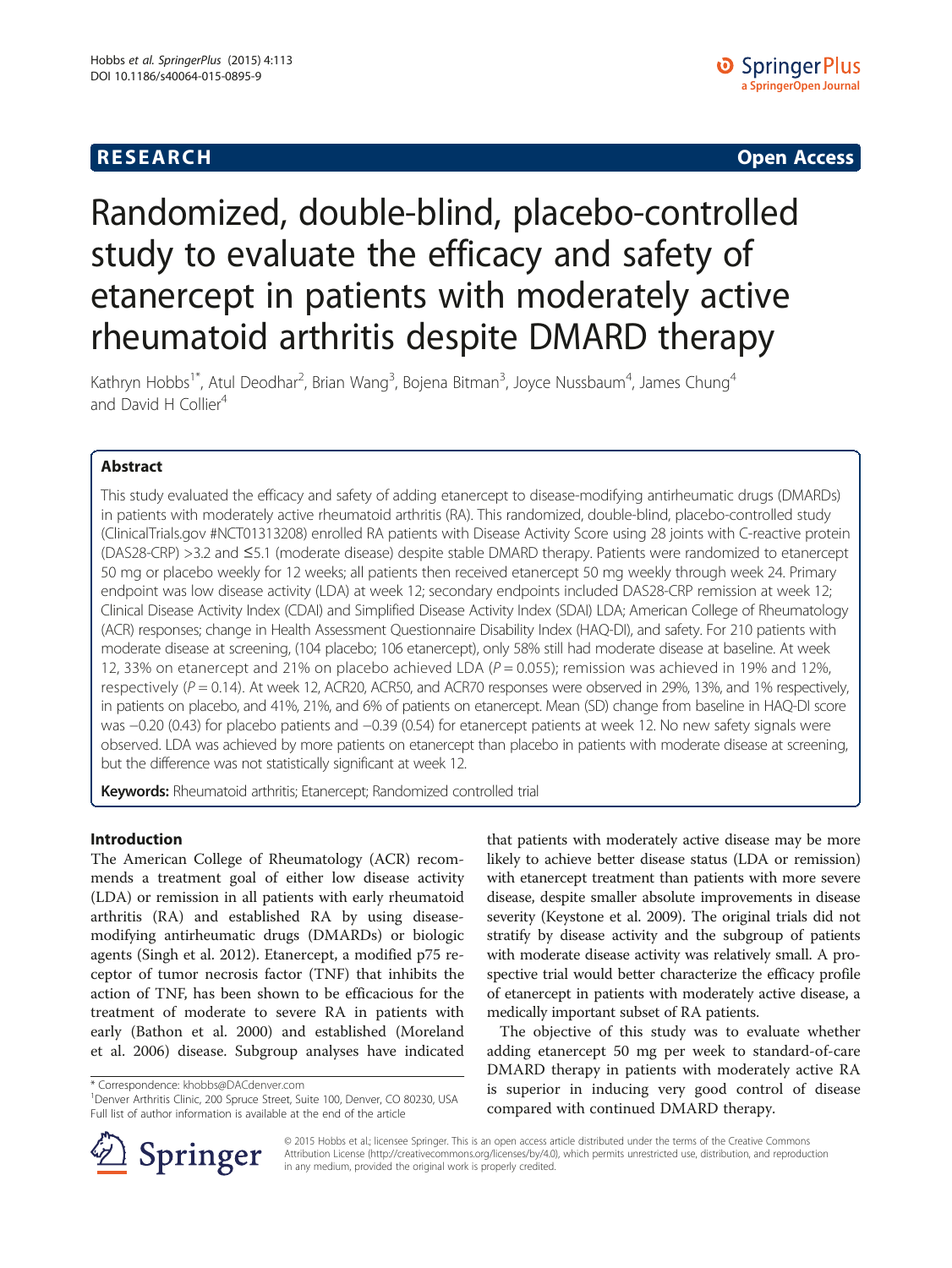#### **Methods**

#### Study design

This was a phase 4, prospective, randomized, doubleblind, placebo-controlled study. After completing all assessments during the screening window of up to 31 days, patients were randomized (1:1) to receive etanercept 50 mg weekly or placebo administered subcutaneously for 12 weeks. After week 12, all patients received etanercept 50 mg weekly for an additional 12 weeks. Patients were followed for an additional 4 weeks following the last dose of investigational product to monitor safety. Randomization was accomplished using an Interactive Voice Response System. Assignment to treatment arm was based on a computer-generated randomization schedule that was prepared by the sponsor before the start of the study, and used randomly permuted blocks. Randomization was stratified by use of methotrexate at baseline. Patients, site personnel, and investigators were blinded to treatment assignment.

#### Patients

Eligible patients were  $\geq 18$  and  $\leq 80$  years of age at screening and had a diagnosis of RA per the 1987 ACR classification criteria (Arnett et al. [1988\)](#page-6-0) for  $\geq 6$  months before screening. Patients were required to have moderately active disease as defined by a Disease Activity Score based on 28 joints with C-reactive protein as the indicator of inflammation  $(DAS28-CRP) > 3.2$  and  $\leq 5.1$  (Fransen and van Riel [2005](#page-6-0)) and  $\geq$  3 swollen joints and  $\geq$  3 tender joints. CRP levels were measured using a central laboratory. Samples for CRP testing were collected at screening (for investigators to identify patients with moderately active disease based on DAS28-CRP calculations) and at baseline. Several days elapsed between collection of samples and availability of CRP results, so baseline DAS28- CRP was calculated retrospectively and randomization at baseline was based solely on swollen/tender joints at the screening visit. Patients had to be taking methotrexate for  $\geq$  12 weeks with a stable dose of 15–25 mg weekly for ≥ 8 weeks prior to baseline (lower doses were allowed at the investigator's discretion); patients with contraindications to methotrexate were allowed to enroll if they were using sulfasalazine, leflunomide, minocycline, and/ or hydroxychloroquine. Exclusion criteria included: prosthetic joint infection within 5 years or native joint infection within 1 year of screening, Class IV RA according to ACR revised criteria (Hochberg et al. [1992](#page-6-0)), diagnosis of Felty's syndrome, use of  $> 1$  commercially available or experimental biologic DMARD (use of 1 biologic DMARD was allowed if the patient had received no more than 8 weeks of treatment and did not use the DMARD within 2 months of the first dose in this study), serious infection requiring hospitalization or intravenous antibiotics within 8 weeks before screening, active infection requiring anti-infectives within 28 days prior to first dose, significant concurrent medical conditions, or laboratory abnormalities at screening.

#### Study endpoints

Endpoints included the proportion of patients with DAS28-CRP LDA (DAS28-CRP < 3.2; primary endpoint) and remission (DAS28-CRP < 2.6; key secondary endpoint) (Aletaha and Smolen [2005\)](#page-6-0) at week 12. Additional secondary endpoints included rates of Clinical Disease Activity Index (CDAI) LDA (score  $\leq$  10) and remission (score  $\leq$  2.8) (Aletaha and Smolen [2005\)](#page-6-0); rates of Simplified Disease Activity Index (SDAI) LDA (score  $\leq$  11) and remission (score  $\leq$  3.3) (Aletaha and Smolen [2005](#page-6-0)); rates of 20%, 50%, and 70% improvement in ACR criteria (ACR20, ACR50, and ACR70) (Felson et al. [1995\)](#page-6-0); changes in Health Assessment Questionnaire Disability Index (HAQ-DI) (Wolfe et al. [1988](#page-6-0)); and safety. Safety endpoints included the nature, frequency, severity and relationship to treatment of all adverse events (AEs). Efficacy and patient-reported outcomes were assessed at baseline and weeks 2, 4, 8, 12, 16, 20, and 24.

#### Statistical considerations

The hypothesis tested was that adding etanercept in RA patients with moderately active disease despite DMARD therapy would yield a greater proportion of patients with LDA and remission than continued DMARD therapy only, as measured by DAS28-CRP at week 12. A sample size of 100 patients per treatment arm was estimated to provide 83% power to detect a difference in the proportion of patients achieving DAS28-CRP LDA with alpha of 0.05.

The primary efficacy endpoint was compared between the two treatment arms using the Mantel-Haenszel test stratified by methotrexate use (yes or no) at baseline. DAS28-CRP was also summarized as a continuous variable by treatment group. Last observation carried forward was used to impute missing data for the primary analysis for patients without an assessment at week 12. Primary and secondary endpoints were tested sequentially, i.e. secondary endpoints were tested only if the primary endpoint was statistically significant.

All efficacy endpoints were evaluated using the primary analysis set, which comprised all randomized patients. Additional efficacy analyses were performed on the subset of patients who had moderate disease at baseline. Safety endpoints were analyzed using the safety analysis set, which included all randomized patients who received at least one dose of any investigational product, and were analyzed based on treatment received. AEs were summarized and coded using the Medical Dictionary for Regulatory Activities (MedDRA) version 15.1. Statistical analyses were performed using SAS version 9.2 (SAS Institute Inc., Cary, NC, USA).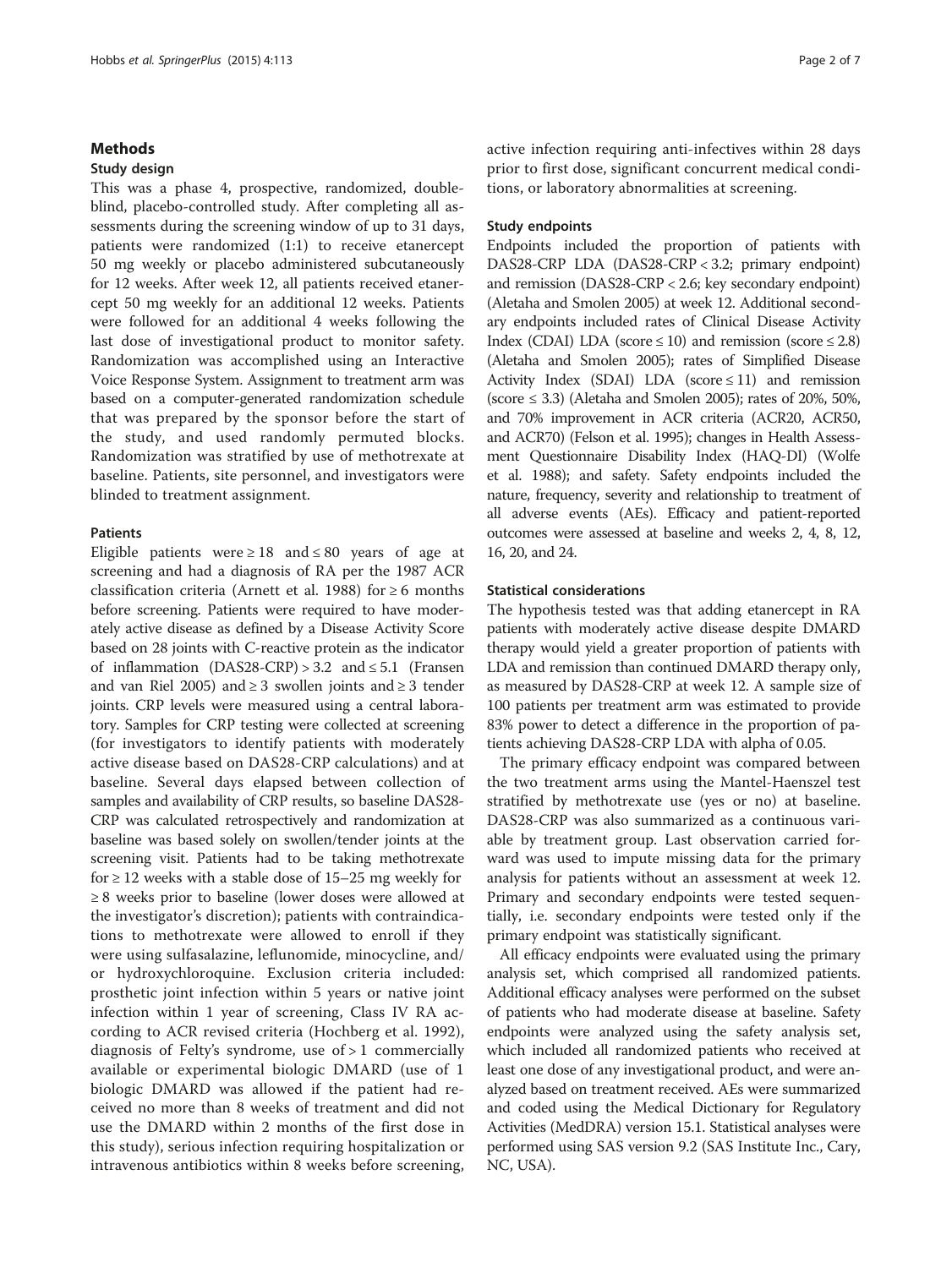#### Ethical standards

This study was conducted in accordance with the Helsinki declaration. The study protocol and consent were approved by the institutional review board at each study site. All patients provided signed informed consent prior to initiation of any study-related procedures.

#### Results

#### Patients

A total of 210 patients were enrolled in the study from 38 centers in the US and Canada; 104 patients were randomized to the placebo-etanercept group and 106 were randomized to the etanercept-etanercept group. The study was conducted from March 31, 2011 (first patient enrolled) through May 22, 2013 (last patient visit). Most patients were women (77%), most were white (86%), the mean (standard deviation [SD]) age was 56.0 (12.4) years, and the mean (SD) duration of RA was 7.8 (9.8) years (Table 1). Patients were required to have moderate disease activity at screening to qualify for enrollment in the study; however, at baseline only 122 patients (58%) had moderate disease when administration of study drugs was initiated. The screening period ranged up to 35 days for most patients, with a median of 15 days. Of the 88 patients who no longer had moderate disease activity at baseline, 3 had improved to LDA and 85 had worsened. During the double-blind portion of the trial (weeks 1–12), 6.7% of patients discontinued treatment, and during weeks 13–24, 6.2% of patients discontinued treatment (Figure [1\)](#page-3-0). All 210 patients were included in the primary analysis set and the safety analysis set.

### Efficacy outcomes

The study failed to meet the primary endpoint. At week 12, the percentage of patients who achieved LDA was not significantly different between the placeboetanercept group (21%) and the etanercept-etanercept group (33%;  $P = 0.055$ ). Rates of DAS28-CRP LDA were statistically significantly different at week 8 (placebo-etanercept group 16%, etanercept-etanercept group 34%; nominal  $P = 0.003$ ) (Figure [2](#page-3-0)); however, improvement in DAS28-CRP in the placebo-etanercept group and lack of continued improvement in the etanercept-etanercept group was observed between weeks 8 and 12 (Figure [3](#page-4-0)). In a post hoc analysis of patients who had moderate disease at baseline, 18% of patients in the placeboetanercept group and 42% of patients in the etanerceptetanercept group had achieved DAS28-CRP LDA at week 12 ( $P = 0.005$ ) (Figure [2\)](#page-3-0).

Because the primary endpoint did not reach statistical significance, formal testing of secondary endpoints was not performed. Key secondary endpoints of CDAI and SDAI rates of LDA and remission and ACR responses are shown in Table [2.](#page-5-0) Similar to results of the primary endpoint, differences between treatment groups were greatest at week 8 for all key secondary endpoints.

#### Patient-reported outcomes

Patients in the etanercept-etanercept group showed improvements from baseline in HAQ-DI score throughout the study (Table [2\)](#page-5-0). Patients in the placebo-etanercept group showed minimal improvements from baseline through week 12, but at week 24 had similar improvements from baseline as patients in the etanercept-etanercept group.

#### Safety results

During the 12-week double-blind portion of the study, 61% of patients in the placebo-etanercept group and 67% of the etanercept-etanercept group reported an AE (Table [3\)](#page-5-0). The most commonly reported AEs through week 12 included injection site erythema (1.0% placeboetanercept; 11.3% etanercept-etanercept), headache (10.6%; 7.5%), injection site pruritus (1.9%; 6.6%), and injection site rash (1.0%; 6.6%). Overall, 78% of all patients reported an AE through 24 weeks of treatment. The most commonly reported AEs through week 24 included

|  | Table 1 Demographic and clinical characteristics at screening (primary analysis set) |  |  |  |  |
|--|--------------------------------------------------------------------------------------|--|--|--|--|
|--|--------------------------------------------------------------------------------------|--|--|--|--|

|                                  | Placebo-etanercept $(N = 104)$ | Etanercept-etanercept $(N = 106)$ | All patients ( $N = 210$ ) |
|----------------------------------|--------------------------------|-----------------------------------|----------------------------|
| Age, mean years (SD)             | 55.5 (12.8)                    | 56.5(12.1)                        | 56.0 (12.4)                |
| Sex, n women (%)                 | 86 (82.7)                      | 75 (70.8)                         | 161(76.7)                  |
| Race, n (%)                      |                                |                                   |                            |
| White                            | 90(86.5)                       | 91 (85.8)                         | 181 (86.2)                 |
| Black/African American           | 8(7.7)                         | 9(8.5)                            | 17(8.1)                    |
| Asian                            | 3(2.9)                         | 2(1.9)                            | 5(2.4)                     |
| Other                            | 3(2.9)                         | 4(3.8)                            | 7(3.3)                     |
| BMI, mean kg/m <sup>2</sup> (SD) | 29.3(6.6)                      | 30.6(7.7)                         | 30.0(7.2)                  |
| Duration of RA, mean years (SD)  | 7.4(8.1)                       | 8.3(11.2)                         | 7.8(9.8)                   |
| DAS28-CRP, mean (SD)             | 4.9(0.8)                       | 4.9(0.7)                          | 4.9(0.8)                   |

SD: standard deviation; BMI: body mass index; RA: rheumatoid arthritis; DAS28-CRP: Disease Activity Score based on 28 joints with C-reactive protein.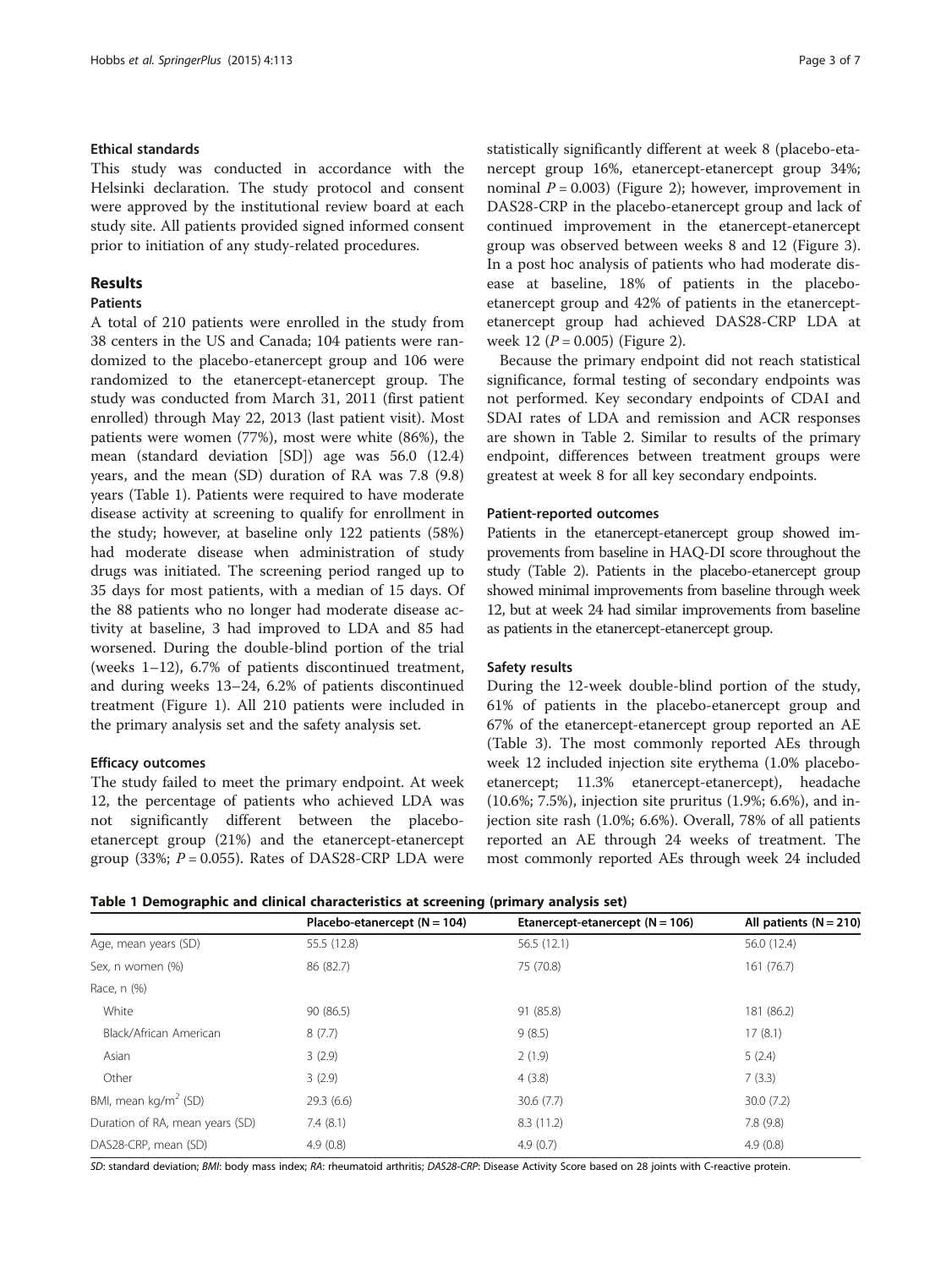

<span id="page-3-0"></span>

received all 12 doses of etanercept during weeks 1 through 12 of the study, but ended treatment on the day of the last dose because of an adverse event that required protocol-prohibited treatments.



12 weeks and etanercept through week 24 and patients in the etanercept-etanercept group received etanercept (gray bars in left panels; white bars in right panels) throughout the study. \*P < 0.05; <sup>†</sup>P < 0.01; <sup>‡</sup>P < 0.001 for comparison between groups. DAS28-CRP: Disease Activity Score based on 28 joints with C-reactive protein; LDA: low disease activity; RA: rheumatoid arthritis.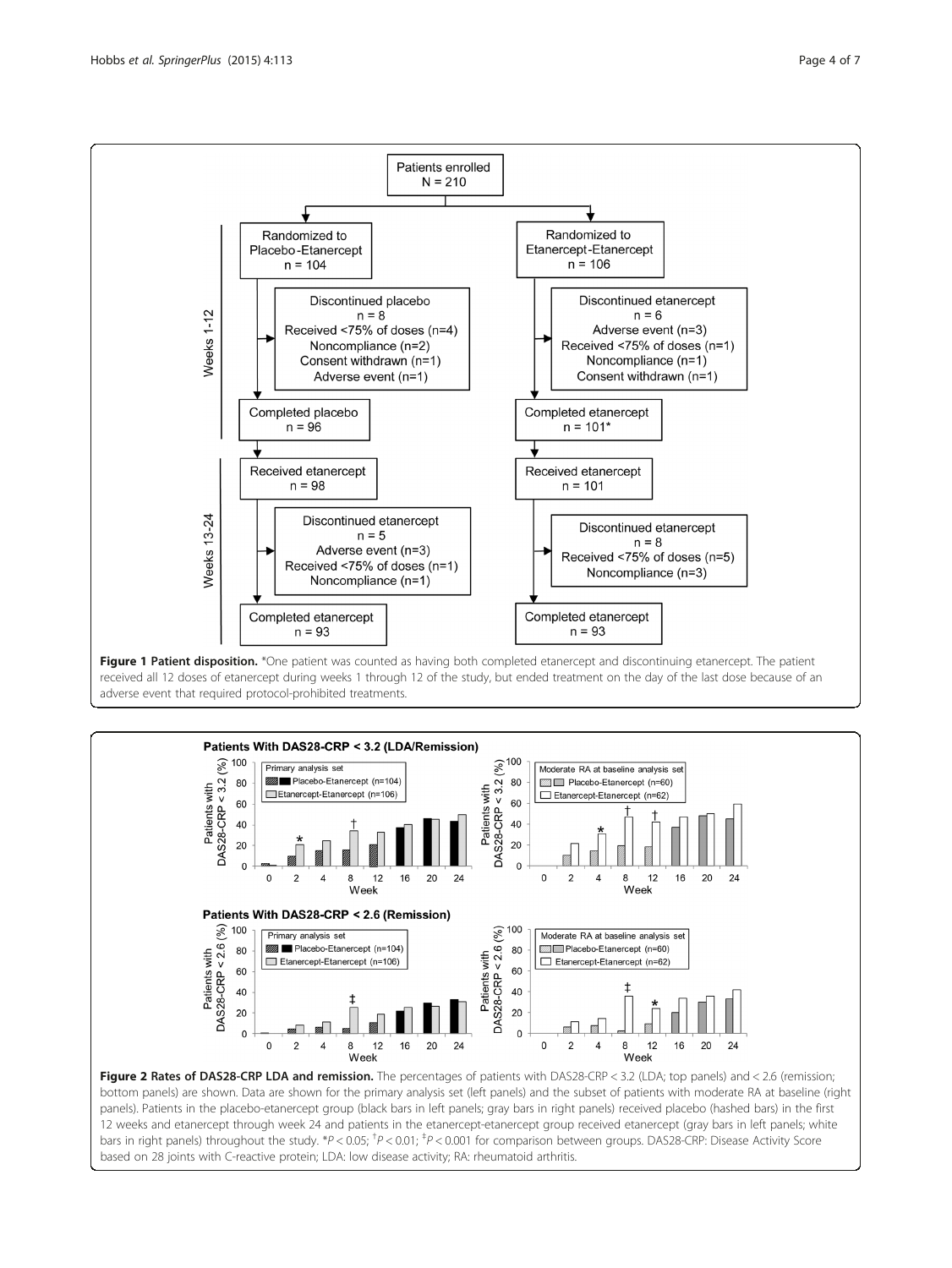<span id="page-4-0"></span>

injection site erythema (10.6% placebo-etanercept; 12.3% etanercept-etanercept), RA worsening/flare (11.5%; 11.3%), headache (15.4%; 8.5%), and upper respiratory tract infection (12.5%; 7.5%). Serious AEs were reported in 7 patients (3 patients in the placebo-etanercept group and 4 patients in the etanercept-etanercept group) through 24 weeks of treatment. No opportunistic infections, malignancies, or deaths were reported during the study. No new or unexpected safety signals were observed.

#### **Discussion**

Patients with moderate disease activity despite treatment with DMARDs represent a medically important subset of patients with RA, as their first-line therapy has failed to achieve or sustain LDA or remission. As these patients have been shown to achieve better clinical responses to etanercept therapy than patients with severe disease (Keystone et al. [2009](#page-6-0)), this study therefore was designed to further investigate the efficacy and safety of adding etanercept to methotrexate in this patient population. Although the primary endpoint of the study was not reached for the entire study population, a post hoc analysis of the subset of patients who fulfilled the entry criterion of moderate disease activity at baseline showed that the addition of etanercept to methotrexate resulted in a greater proportion of patients achieving DAS28- CRP LDA at week 12.

Several possible reasons for the failure of the study to meet its primary endpoint have been identified. There was a protocol failure with respect to how patients with moderate disease were screened and enrolled. The protocol required the site to calculate the DAS28-CRP and confirm moderate disease only at screening but should have required this assessment at both screening and at baseline prior to enrollment. A solution to this

issue could have been the use of erythrocyte sedimentation rate (ESR), which can be performed locally. Measuring the level of inflammation with ESR instead of CRP would have avoided the time delay in measuring the level of inflammation for calculating disease severity. Another potential solution would have been to require that moderate disease activity was stable over a specific period, such as 3 months, before enrollment in the study. Moderate disease activity may represent a transient state, with some patients rapidly worsening to severe disease or improving to LDA. Additionally, patients were allowed to receive nonbiologic DMARDs at study entry; DMARDs initiated within 3 months of enrollment into this study may not have reached their full effect when patients were evaluated during the screening window. Use of corticosteroids did not appear to influence the study results (data not shown). Finally, the measurement of disease activity was based on a composite global measurement and may not have been sensitive enough to provide a clear distinction between moderate and high disease activity.

The primary limitation of the study was the insufficient number of patients with moderate disease at baseline based on the power analysis requirement to determine the minimum number of patients required to test the hypothesis. Surprisingly, rates of DAS28-CRP LDA were statistically significant between etanercept and placebo at week 8, but failed to reach significance at week 12. Between weeks 8 and 12 of this study, unexpected improvements in DAS28-CRP in the placeboetanercept group and lack of continued improvements in the etanercept-etanercept group were observed. All lots of drugs dispensed in the study were scrutinized, and no discrepancies were found. Rates of ACR responses at week 12 reflected differences in response between the patients in this trial and those enrolled in prior etanercept trials. In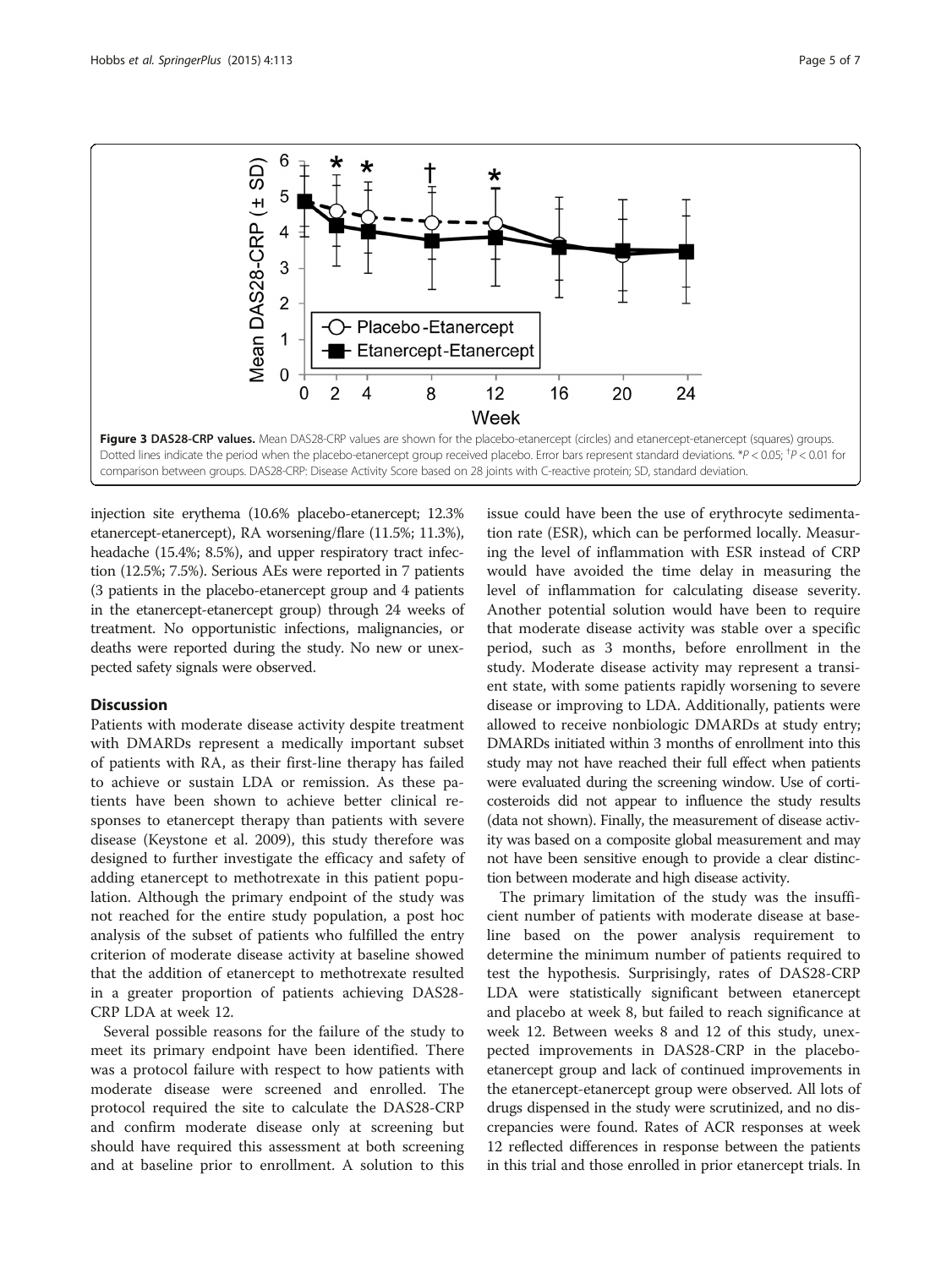#### <span id="page-5-0"></span>Table 2 Key secondary endpoints: rates of CDAI and SDAI LDA and remission, ACR responses, improvements in HAQ-DI (primary analysis set; LOCF imputation)

| .                                                         | p. 2<br><b>Placebo-</b><br>etanercept<br>$(N = 104)$ | <b>Etanercept-</b><br>etanercept<br>$(N = 106)$ |
|-----------------------------------------------------------|------------------------------------------------------|-------------------------------------------------|
| CDAI LDA (score ≤10), n (%)                               |                                                      |                                                 |
| Week 2                                                    | 9(9.1)                                               | 13 (12.3)                                       |
| Week 8                                                    | 16 (15.4)                                            | 31 (29.2)                                       |
| Week 12                                                   | 22 (21.2)                                            | 27 (25.5)                                       |
| Week 24                                                   | 43 (41.3)                                            | 49 (46.2)                                       |
| CDAI remission (score $\leq$ 2.8), n (%)                  |                                                      |                                                 |
| Week 2                                                    | 1(1.0)                                               | 2(1.9)                                          |
| Week 8                                                    | 0(0.0)                                               | 3(2.8)                                          |
| Week 12                                                   | 1(1.0)                                               | 4(3.8)                                          |
| Week 24                                                   | 4(3.8)                                               | 9(8.5)                                          |
| SDAI LDA (score ≤11), n (%)                               |                                                      |                                                 |
| Week 2                                                    | 8(8.2)                                               | 13 (12.4)                                       |
| Week 8                                                    | 15 (14.4)                                            | 32 (30.2)                                       |
| Week 12                                                   | 22 (21.2)                                            | 25 (23.6)                                       |
| Week 24                                                   | 41 (39.4)                                            | 48 (45.3)                                       |
| SDAI remission (score $\leq$ 3.3), n (%)                  |                                                      |                                                 |
| Week 2                                                    | 1(1.0)                                               | 1(1.0)                                          |
| Week 8                                                    | 0(0.0)                                               | 6(5.7)                                          |
| Week 12                                                   | 2(1.9)                                               | 6(5.7)                                          |
| Week 24                                                   | 7(6.7)                                               | 11(10.4)                                        |
| ACR20 response, n (%)                                     |                                                      |                                                 |
| Week 2                                                    | 15 (14.9)                                            | 30 (28.6)                                       |
| Week 8                                                    | 24 (23.1)                                            | 53 (50.0)                                       |
| Week 12                                                   | 30 (28.8)                                            | 43 (40.6)                                       |
| Week 24                                                   | 48 (46.2)                                            | 53 (50.0)                                       |
| ACR50 response, n (%)                                     |                                                      |                                                 |
| Week 2                                                    | 3(3.0)                                               | 6(5.7)                                          |
| Week 8                                                    | 5(4.8)                                               | 21 (19.8)                                       |
| Week 12                                                   | 13(12.5)                                             | 22 (20.8)                                       |
| Week 24                                                   | 30 (28.8)                                            | 35 (33.0)                                       |
| ACR70 response, n (%)                                     |                                                      |                                                 |
| Week 2                                                    | 0(0.0)                                               | 2(1.9)                                          |
| Week 8                                                    | (0.0)                                                | 6(5.7)                                          |
| Week 12                                                   | 1(1.0)                                               | 6(5.7)                                          |
| Week 24                                                   | 13 (12.5)                                            | 17 (16.0)                                       |
| Change from baseline in HAQ-DI,<br>mean score change (SD) |                                                      |                                                 |
| Week 2                                                    | $-0.09(0.39)$                                        | $-0.27(0.43)$                                   |

| Table 2 Key secondary endpoints: rates of CDAI and SDAI |
|---------------------------------------------------------|
| LDA and remission, ACR responses, improvements in       |
| HAQ-DI (primary analysis set; LOCF imputation)          |
| (Continued)                                             |

| Week 8  | $-0.21(0.42)$ | $-0.37(0.47)$ |
|---------|---------------|---------------|
| Week 12 | $-0.20(0.43)$ | $-0.39(0.54)$ |
| Week 24 | $-0.45(0.52)$ | $-0.48(0.58)$ |
|         |               |               |

CDAI: Clinical Disease Activity Index; SDAI: Simplified Disease Activity Index; LDA: low disease activity; ACR: American College of Rheumatology; HAQ-DI: Health Assessment Questionnaire Disability Index; LOCF: last observation carried forward; SD: standard deviation.

the pivotal trial of etanercept plus methotrexate combination therapy (Weinblatt et al. [1999](#page-6-0)), 66% of patients on combination therapy achieved an ACR20 response at week 12 compared with only 41% of patients in our study. Notably, ACR20 response rates at week 12 were similar in patients receiving placebo plus methotrexate in the pivotal trial (33%) and our study (29%).

The results of this study revealed a trend toward better clinical outcomes in patients on etanercept plus methotrexate therapy compared with methotrexate alone. Within the spectrum of moderately active disease, changes in status (ie, moderate to severe disease) can be frequent and disease activity scores at any given time may not accurately reflect these changes. Protocols that do not confirm the hypothesis such as this may offer results that are clinically significant but difficult to reconcile. However, they also provide information for improving designs of future studies.

#### Table 3 Summary of safety (safety analysis set)

|                                           | Placebo-<br>etanercept<br>$(N = 104)$ | Etanercept-<br>etanercept<br>$(N = 106)$ | All patients<br>$(N = 210)$ |
|-------------------------------------------|---------------------------------------|------------------------------------------|-----------------------------|
| Patients reporting an AE, n (%)           |                                       |                                          |                             |
| Weeks 1-12 (double-blind<br>portion)      | 63 (60.6)                             | 71 (67.0)                                | 134 (63.8)                  |
| Weeks 1-24                                | 80 (76.9)                             | 83 (78.3)                                | 163 (77.6)                  |
| Patients reporting an SAE,<br>n (%)       |                                       |                                          |                             |
| Weeks 1-12 (double-blind<br>portion)      | 2(1.9)                                | 3(2.8)                                   | 5(2.4)                      |
| Weeks 1-24                                | 3(2.9)                                | 4(3.8)                                   | 7(3.3)                      |
| Patients reporting an SIE, n (%)          |                                       |                                          |                             |
| Weeks 1-12 (double-blind<br>portion)      | 0(0)                                  | 0(0)                                     | 0(0)                        |
| <b>Weeks 1-24</b>                         | 0(0)                                  | 1(0.9)                                   | 1(0.5)                      |
| Patients reporting an<br>infection, n (%) |                                       |                                          |                             |
| Weeks 1–12 (double-blind<br>portion)      | 23(22.1)                              | 30 (28.3)                                | 53 (25.2)                   |
| <b>Weeks 1-24</b>                         | 46 (44.2)                             | 39 (36.8)                                | 85 (40.5)                   |

AE: adverse event; SAE: serious adverse event; SIE: serious infectious event.